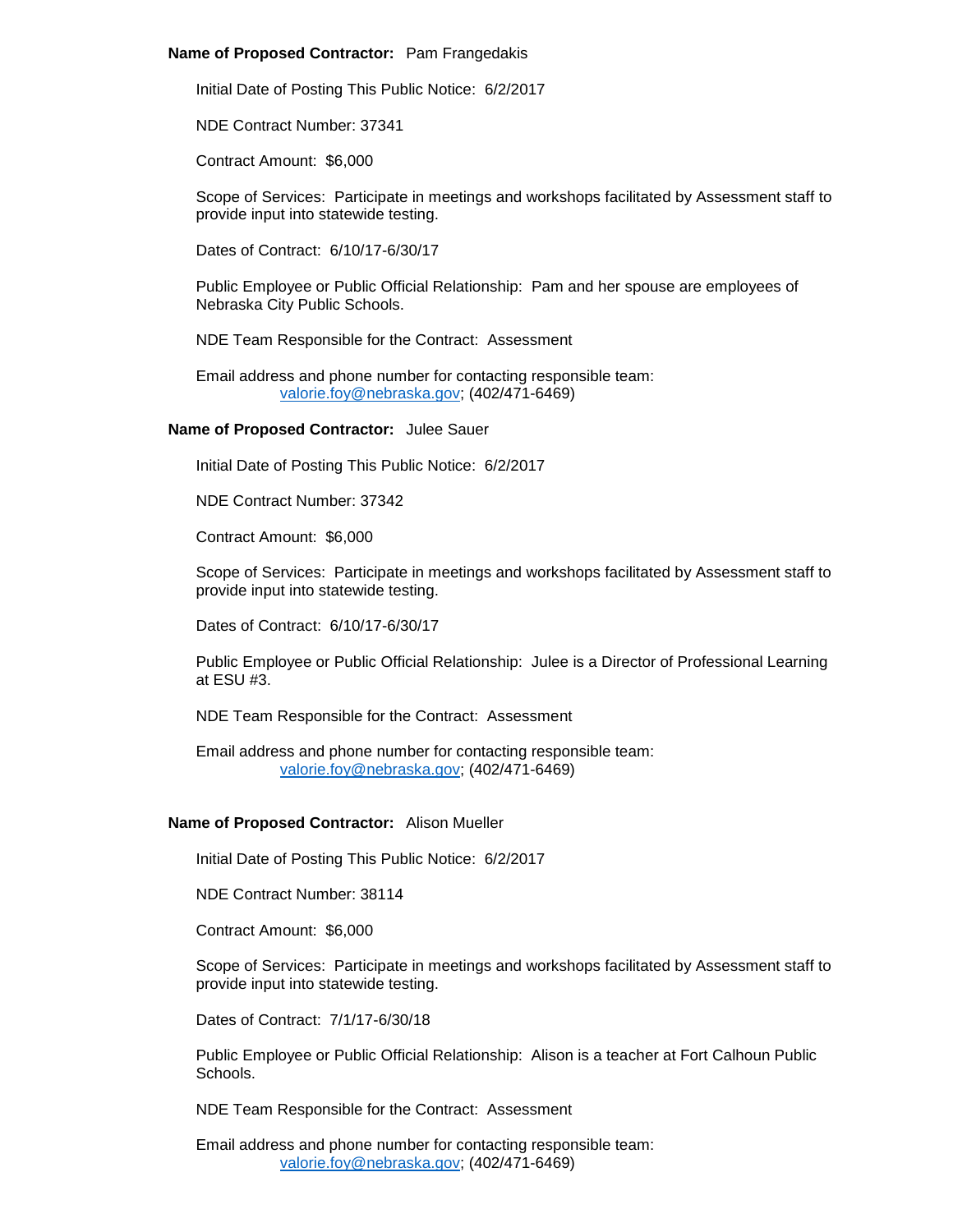### **Name of Proposed Contractor:** Janelle Nielsen

Initial Date of Posting This Public Notice: 6/2/2017

NDE Contract Number: 38113

Contract Amount: \$6,000

Scope of Services: Participate in meetings and workshops facilitated by Assessment staff to provide input into statewide testing.

Dates of Contract: 7/1/17-6/30/18

Public Employee or Public Official Relationship: Janelle is a teacher at Elkhorn Public Schools.

NDE Team Responsible for the Contract: Assessment

Email address and phone number for contacting responsible team: [valorie.foy@nebraska.gov;](mailto:valorie.foy@nebraska.gov) (402/471-6469)

#### **Name of Proposed Contractor:** Darin Kelberlau

Initial Date of Posting This Public Notice: 6/5/2017

NDE Contract Number: 37343

Contract Amount: \$6,000

Scope of Services: Participate in meetings and workshops facilitated by Assessment staff to provide input into statewide testing.

Dates of Contract: 6/10/17-6/30/17

Public Employee or Public Official Relationship: Darin is an Executive Director of Assessment, Research & Evaluation at Millard Public Schools.

NDE Team Responsible for the Contract: Assessment

Email address and phone number for contacting responsible team: [valorie.foy@nebraska.gov;](mailto:valorie.foy@nebraska.gov) (402/471-6469)

## **Name of Proposed Contractor:** John Schwart

Initial Date of Posting This Public Notice: 6/7/2017

NDE Contract Number: 38115

Contract Amount: \$6,000

Scope of Services: Participate in meetings and workshops facilitated by Assessment staff to provide input into statewide testing.

Dates of Contract: 7/1/17-6/30/18

Public Employee or Public Official Relationship: John is an Assistant Supervisor of Curriculum at Papillion LaVista Community Schools.

NDE Team Responsible for the Contract: Assessment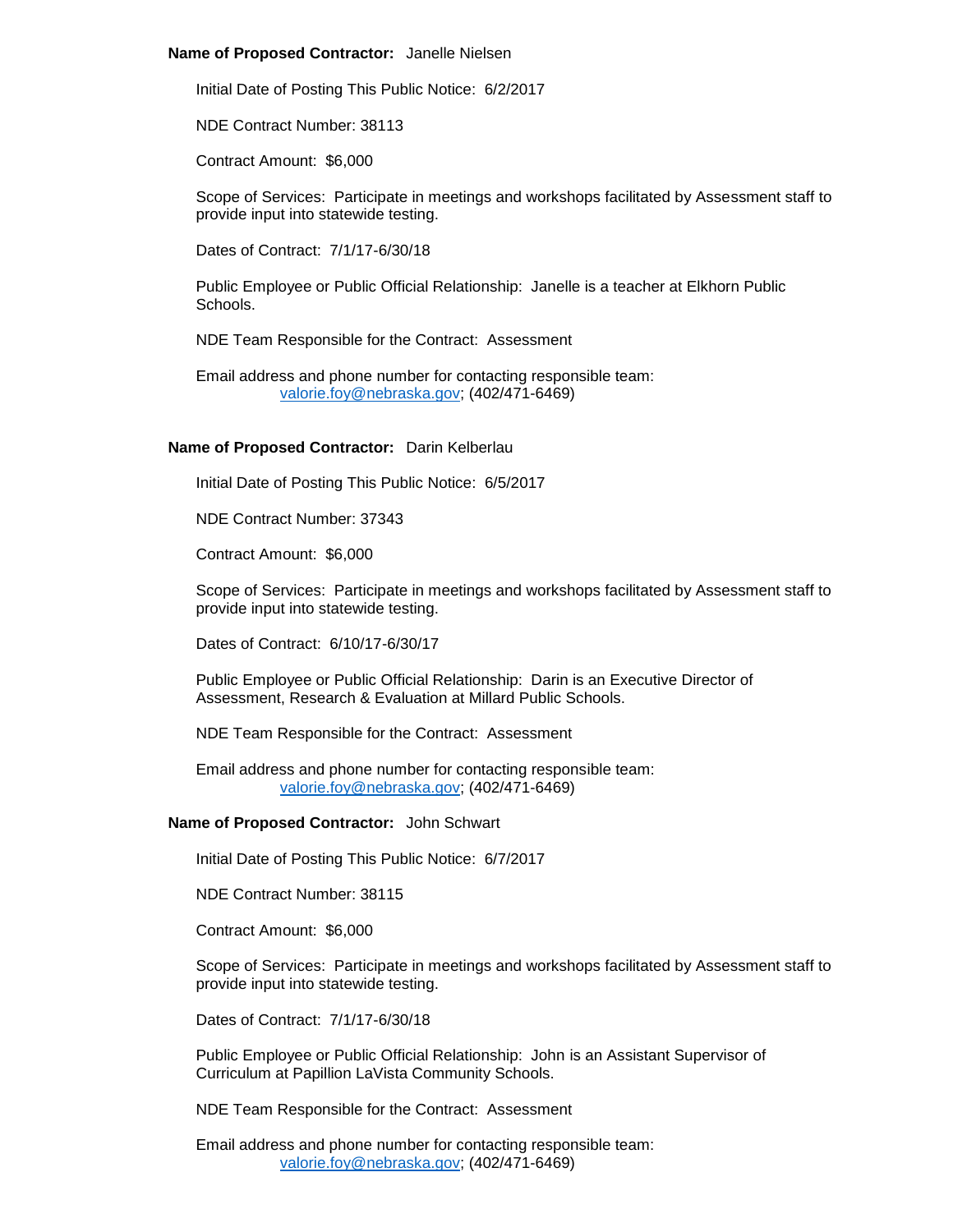## **Name of Proposed Contractor:** Angie Bay

Initial Date of Posting This Public Notice: 6/7/2017

NDE Contract Number: 38116

Contract Amount: \$6,000

Scope of Services: Participate in meetings and workshops facilitated by Assessment staff to provide input into statewide testing.

Dates of Contract: 7/1/17-6/30/18

Public Employee or Public Official Relationship: Angie is a teacher at North Platte Public Schools.

NDE Team Responsible for the Contract: Assessment

Email address and phone number for contacting responsible team: [valorie.foy@nebraska.gov;](mailto:valorie.foy@nebraska.gov) (402/471-6469)

## **Name of Proposed Contractor:** Noelle Baker

Initial Date of Posting This Public Notice: 6/7/2017

NDE Contract Number: 38118

Contract Amount: \$6,000

Scope of Services: Participate in meetings and workshops facilitated by Assessment staff to provide input into statewide testing.

Dates of Contract: 7/1/17-6/30/18

Public Employee or Public Official Relationship: Noelle is a school counselor at Seward Public Schools.

NDE Team Responsible for the Contract: Assessment

Email address and phone number for contacting responsible team: [valorie.foy@nebraska.gov;](mailto:valorie.foy@nebraska.gov) (402/471-6469)

# **Name of Proposed Contractor:** Janelle Coady

Initial Date of Posting This Public Notice: 6/7/2017

NDE Contract Number: 38119

Contract Amount: \$6,000

Scope of Services: Participate in meetings and workshops facilitated by Assessment staff to provide input into statewide testing.

Dates of Contract: 7/1/17-6/30/18

Public Employee or Public Official Relationship: Janelle is an English teacher at Norris School District.

NDE Team Responsible for the Contract: Assessment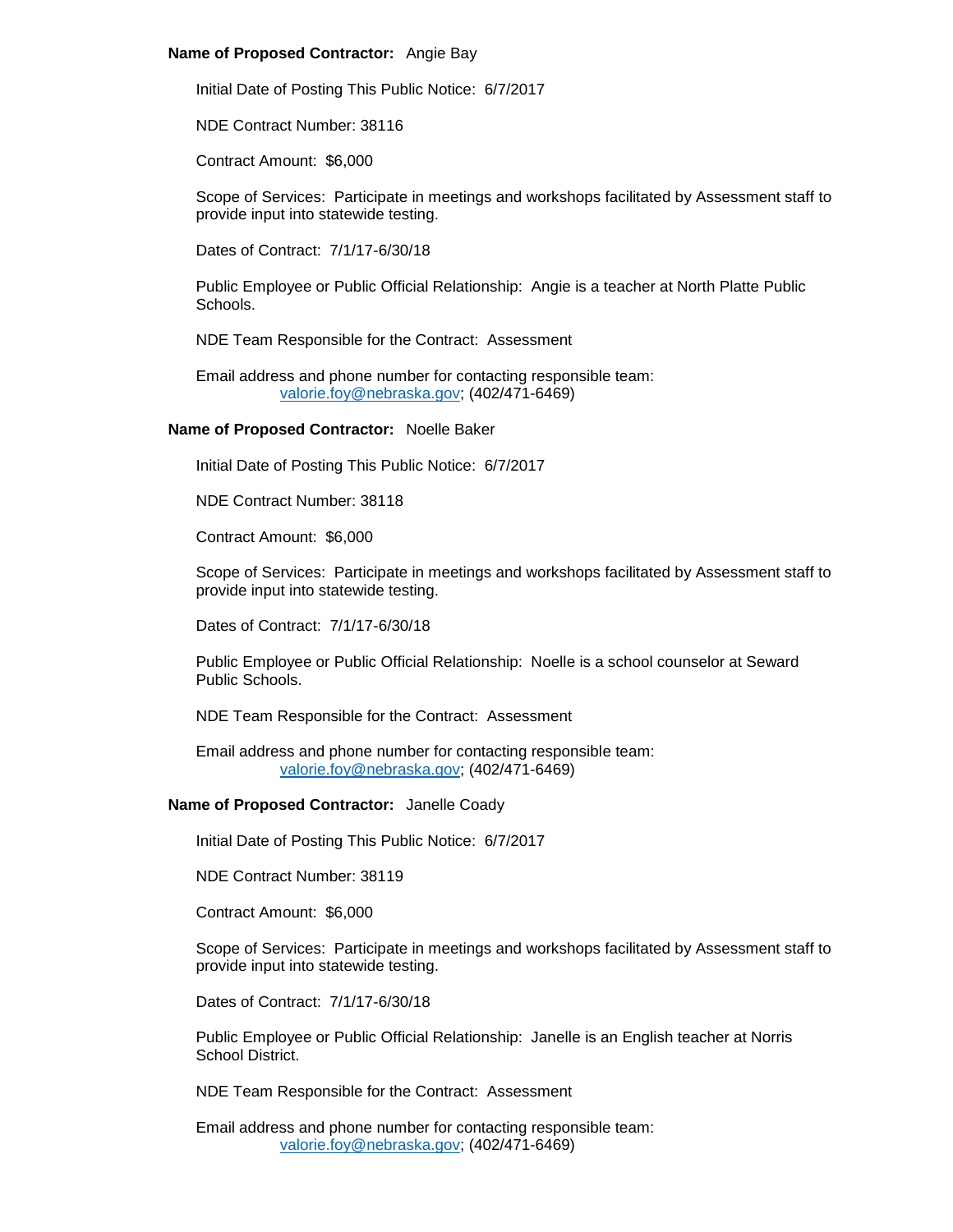## **Name of Proposed Contractor:** Thomas Coviello

Initial Date of Posting This Public Notice: 6/7/2017

NDE Contract Number: 38120

Contract Amount: \$6,000

Scope of Services: Participate in meetings and workshops facilitated by Assessment staff to provide input into statewide testing.

Dates of Contract: 7/1/17-6/30/18

Public Employee or Public Official Relationship: Thomas is an Assistant Principal at Lexington Public Schools.

NDE Team Responsible for the Contract: Assessment

Email address and phone number for contacting responsible team: [valorie.foy@nebraska.gov;](mailto:valorie.foy@nebraska.gov) (402/471-6469)

## **Name of Proposed Contractor:** Allan Donsig

Initial Date of Posting This Public Notice: 6/7/2017

NDE Contract Number: 38121

Contract Amount: \$6,000

Scope of Services: Participate in meetings and workshops facilitated by Assessment staff to provide input into statewide testing.

Dates of Contract: 7/1/17-6/30/18

Public Employee or Public Official Relationship: Allan is a Math Professor at UNL.

NDE Team Responsible for the Contract: Assessment

Email address and phone number for contacting responsible team: [valorie.foy@nebraska.gov;](mailto:valorie.foy@nebraska.gov) (402/471-6469)

## **Name of Proposed Contractor:** Jodi Kupper

Initial Date of Posting This Public Notice: 6/7/2017

NDE Contract Number: 38122

Contract Amount: \$6,000

Scope of Services: Participate in meetings and workshops facilitated by Assessment staff to provide input into statewide testing.

Dates of Contract: 7/1/17-6/30/18

Public Employee or Public Official Relationship: Jodi is a Vice Chancellor with Nebraska State College System.

NDE Team Responsible for the Contract: Assessment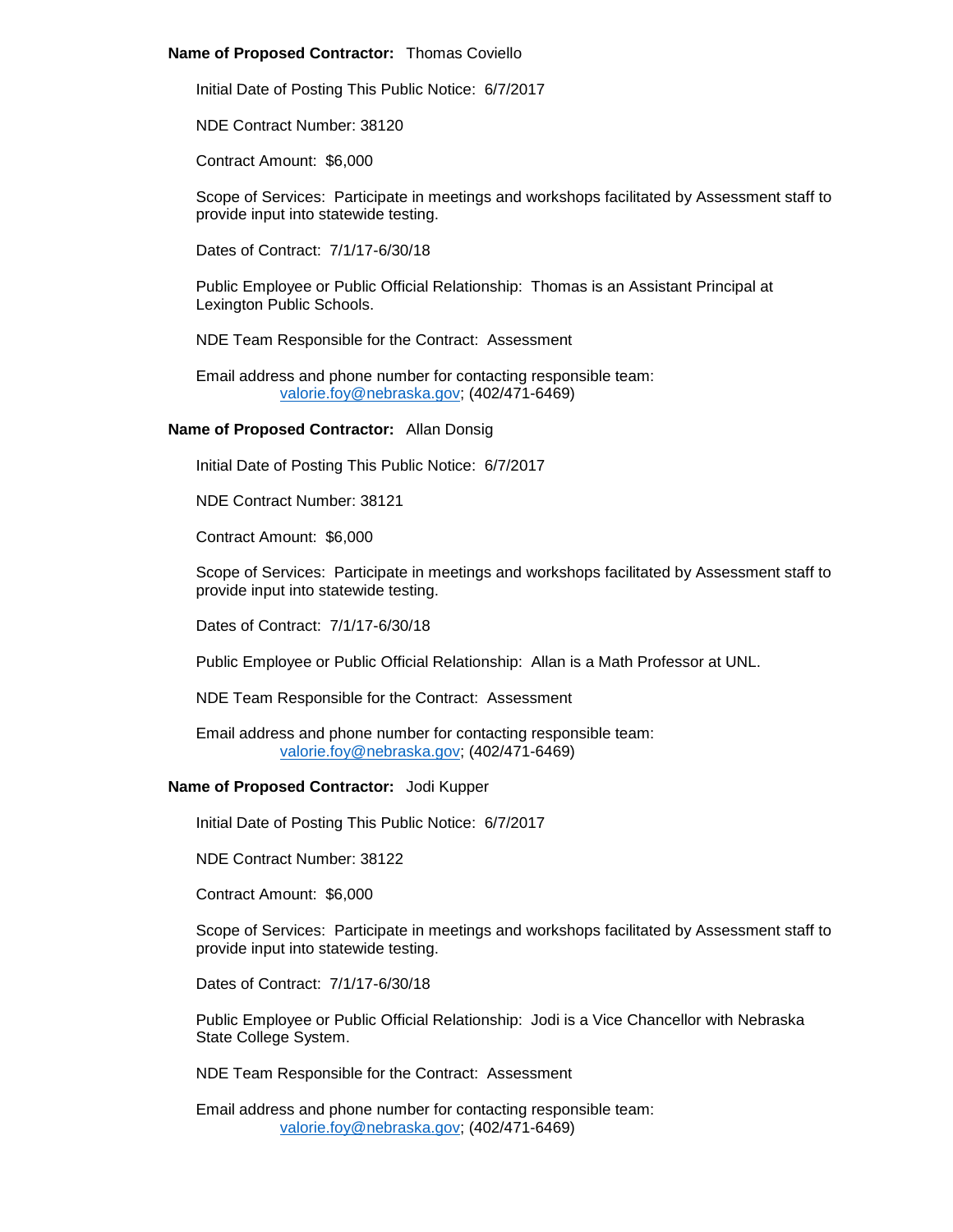## **Name of Proposed Contractor:** Julie Larsen

Initial Date of Posting This Public Notice: 6/7/2017

NDE Contract Number: 38123

Contract Amount: \$6,000

Scope of Services: Participate in meetings and workshops facilitated by Assessment staff to provide input into statewide testing.

Dates of Contract: 7/1/17-6/30/18

Public Employee or Public Official Relationship: Julie is a science teacher at Kearney Public Schools.

NDE Team Responsible for the Contract: Assessment

Email address and phone number for contacting responsible team: [valorie.foy@nebraska.gov;](mailto:valorie.foy@nebraska.gov) (402/471-6469)

## **Name of Proposed Contractor:** Terri Martin

Initial Date of Posting This Public Notice: 6/7/2017

NDE Contract Number: 38124

Contract Amount: \$6,000

Scope of Services: Participate in meetings and workshops facilitated by Assessment staff to provide input into statewide testing.

Dates of Contract: 7/1/17-6/30/18

Public Employee or Public Official Relationship: Terri is the Director of Curriculum and Assessment at Gering Public Schools.

NDE Team Responsible for the Contract: Assessment

Email address and phone number for contacting responsible team: [valorie.foy@nebraska.gov;](mailto:valorie.foy@nebraska.gov) (402/471-6469)

## **Name of Proposed Contractor:** Dawn Mazzie

Initial Date of Posting This Public Notice: 6/7/2017

NDE Contract Number: 38125

Contract Amount: \$6,000

Scope of Services: Participate in meetings and workshops facilitated by Assessment staff to provide input into statewide testing.

Dates of Contract: 7/1/17-6/30/18

Public Employee or Public Official Relationship: Dawn is an Assessment/Evaluation Specialist with ESU #18.

NDE Team Responsible for the Contract: Assessment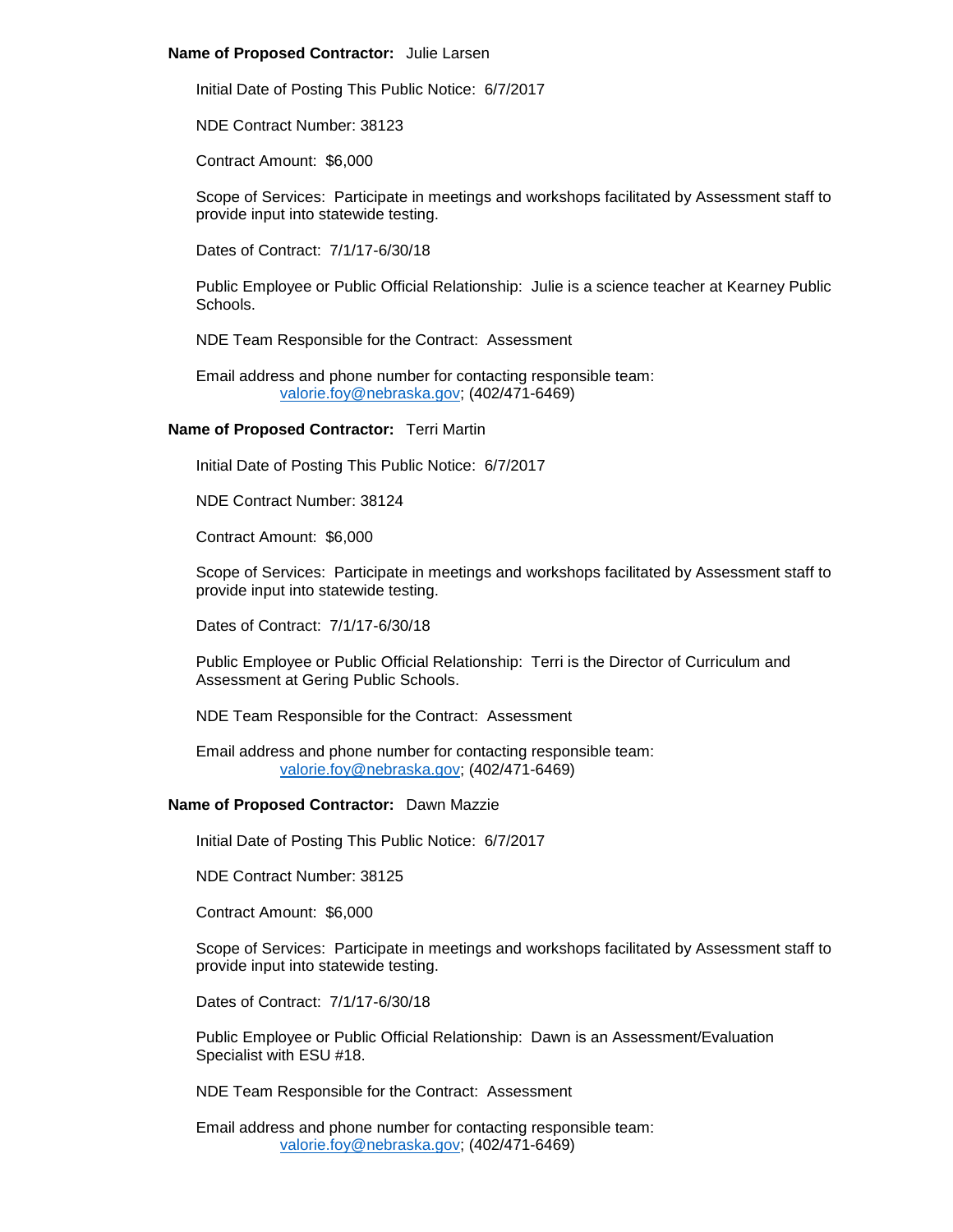### **Name of Proposed Contractor:** Julee Sauer

Initial Date of Posting This Public Notice: 6/7/2017

NDE Contract Number: 38126

Contract Amount: \$6,000

Scope of Services: Participate in meetings and workshops facilitated by Assessment staff to provide input into statewide testing.

Dates of Contract: 7/1/17-6/30/18

Public Employee or Public Official Relationship: Julee is a Director of Professional Learning at ESU #3.

NDE Team Responsible for the Contract: Assessment

Email address and phone number for contacting responsible team: [valorie.foy@nebraska.gov;](mailto:valorie.foy@nebraska.gov) (402/471-6469)

#### **Name of Proposed Contractor:** Darin Kelberlau

Initial Date of Posting This Public Notice: 6/7/2017

NDE Contract Number: 38127

Contract Amount: \$6,000

Scope of Services: Participate in meetings and workshops facilitated by Assessment staff to provide input into statewide testing.

Dates of Contract: 7/1/17-6/30/18

Public Employee or Public Official Relationship: Darin is an Executive Director of Assessment, Research and Evaluation at Millard Public Schools.

NDE Team Responsible for the Contract: Assessment

Email address and phone number for contacting responsible team: [valorie.foy@nebraska.gov;](mailto:valorie.foy@nebraska.gov) (402/471-6469)

#### **Name of Proposed Contractor:** Debbie Minter

Initial Date of Posting This Public Notice: 6/7/2017

NDE Contract Number: 38128

Contract Amount: \$6,000

Scope of Services: Participate in meetings and workshops facilitated by Assessment staff to provide input into statewide testing.

Dates of Contract: 7/1/17-6/30/18

Public Employee or Public Official Relationship: Debbie is an Associate Professor of English at UNL.

NDE Team Responsible for the Contract: Assessment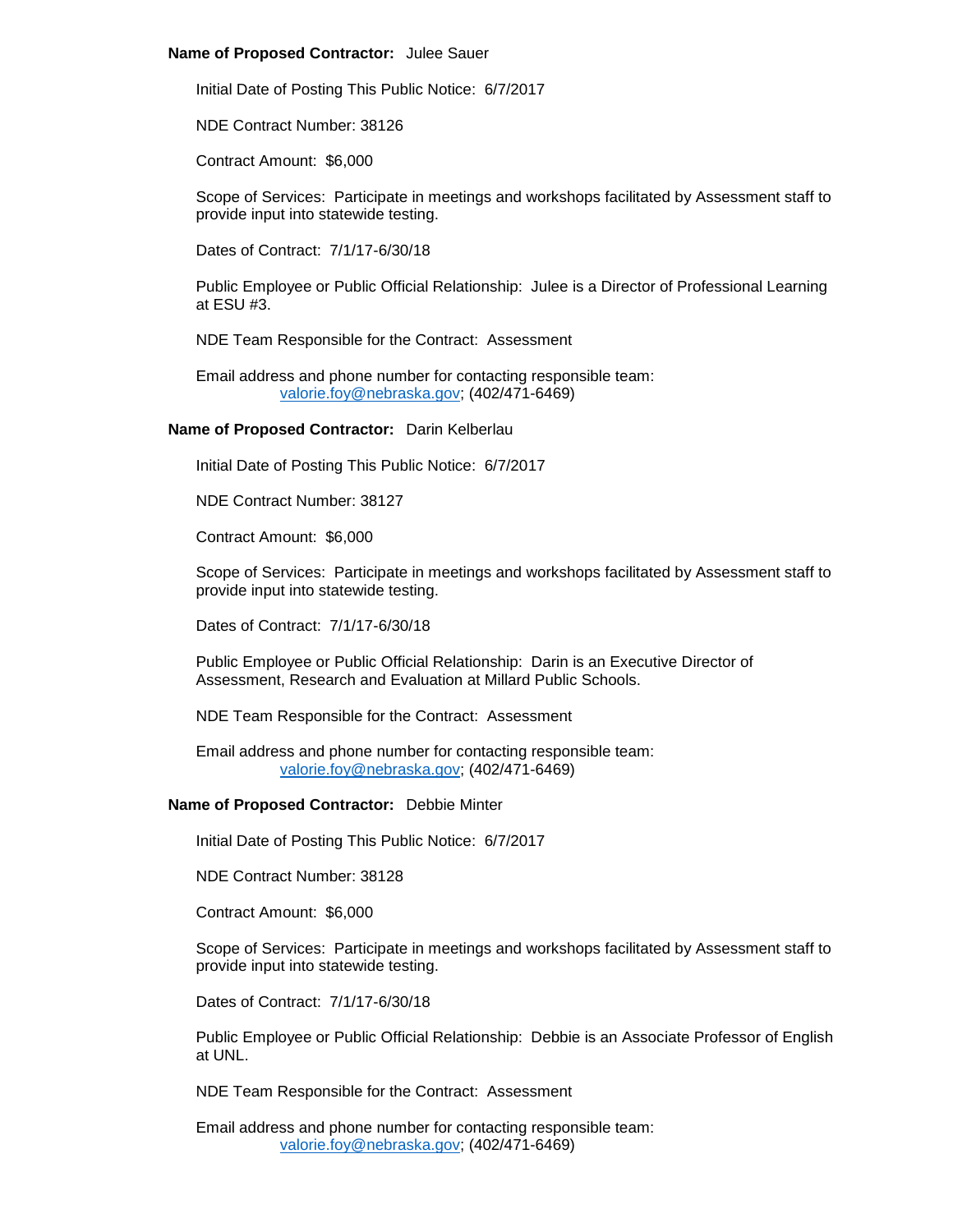## **Name of Proposed Contractor:** Erin Hamilton

Initial Date of Posting This Public Notice: 6/8/2017

NDE Contract Number: 38129

Contract Amount: \$6,000

Scope of Services: Participate in meetings and workshops facilitated by Assessment staff to provide input into statewide testing.

Dates of Contract: 7/1/17-6/30/18

Public Employee or Public Official Relationship: Erin is a teacher at Beatrice Public Schools.

NDE Team Responsible for the Contract: Assessment

Email address and phone number for contacting responsible team: [valorie.foy@nebraska.gov;](mailto:valorie.foy@nebraska.gov) (402/471-6469)

# **Name of Proposed Contractor:** Kevin Gross

Initial Date of Posting This Public Notice: 6/8/2017

NDE Contract Number: 38130

Contract Amount: \$6,000

Scope of Services: Participate in meetings and workshops facilitated by Assessment staff to provide input into statewide testing.

Dates of Contract: 7/1/17-6/30/18

Public Employee or Public Official Relationship: Kevin is a Curriculum Coordinator at Elkhorn Public Schools and spouse is also an employee of Elkhorn Public Schools.

NDE Team Responsible for the Contract: Assessment

Email address and phone number for contacting responsible team: [valorie.foy@nebraska.gov;](mailto:valorie.foy@nebraska.gov) (402/471-6469)

# **Name of Proposed Contractor:** Melissa Hansen

Initial Date of Posting This Public Notice: 6/8/2017

NDE Contract Number: 38131

Contract Amount: \$6,000

Scope of Services: Participate in meetings and workshops facilitated by Assessment staff to provide input into statewide testing.

Dates of Contract: 7/1/17-6/30/18

Public Employee or Public Official Relationship: Melissa is a School Counselor at Gretna Public Schools.

NDE Team Responsible for the Contract: Assessment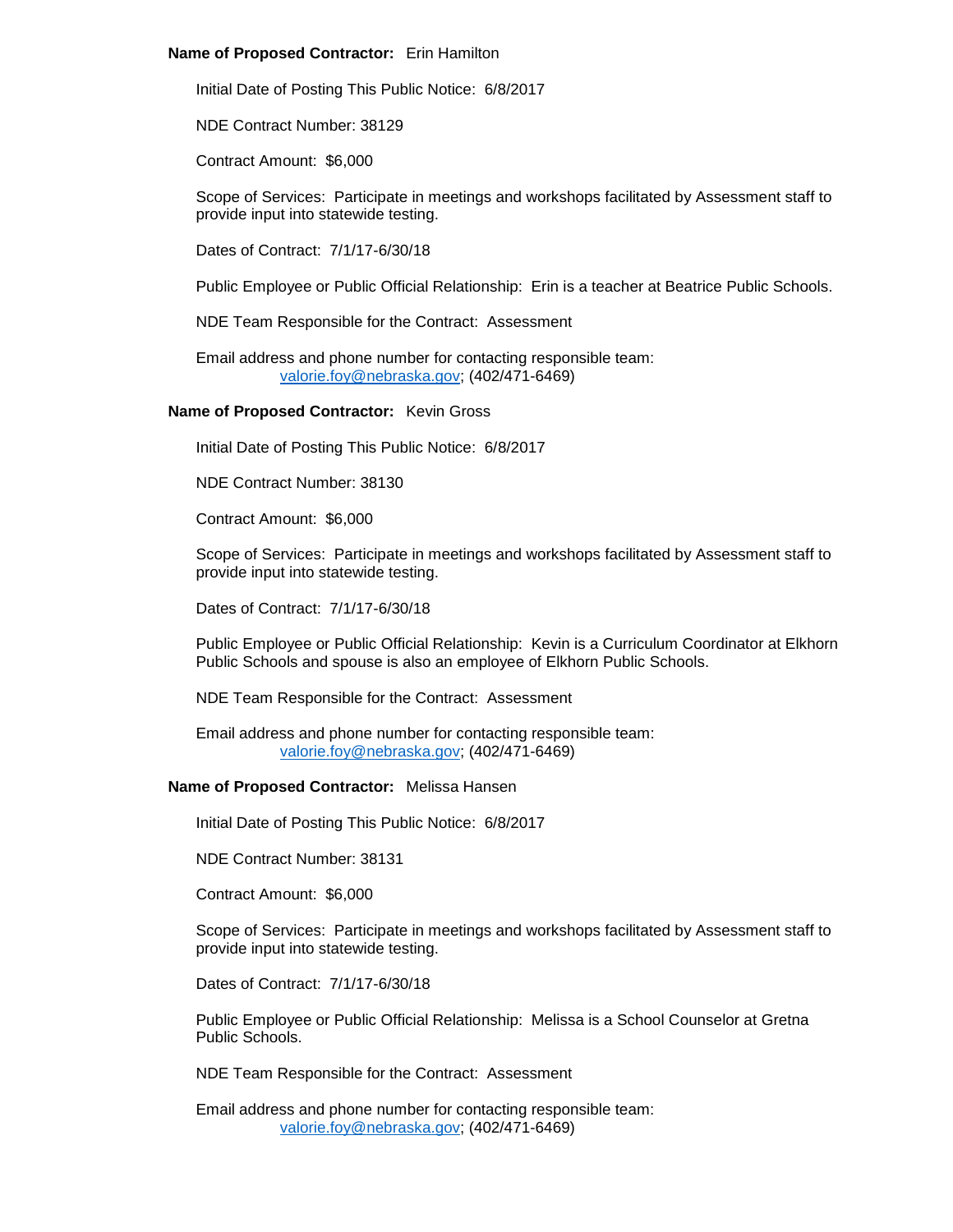## **Name of Proposed Contractor:** Scott Wagner

Initial Date of Posting This Public Notice: 6/12/2017

NDE Contract Number: 38134

Contract Amount: \$6,000

Scope of Services: Participate in meetings and workshops facilitated by Assessment staff to provide input into statewide testing.

Dates of Contract: 7/1/17-6/30/18

Public Employee or Public Official Relationship: Scott is a Math teacher at Fremont Public Schools.

NDE Team Responsible for the Contract: Assessment

Email address and phone number for contacting responsible team: [valorie.foy@nebraska.gov;](mailto:valorie.foy@nebraska.gov) (402/471-6469)

## **Name of Proposed Contractor:** Janet Zahm

Initial Date of Posting This Public Notice: 6/12/2017

NDE Contract Number: 38135

Contract Amount: \$6,000

Scope of Services: Participate in meetings and workshops facilitated by Assessment staff to provide input into statewide testing.

Dates of Contract: 7/1/17-6/30/18

Public Employee or Public Official Relationship: Janet is an Instructional Research Administrator for Omaha Public Schools.

NDE Team Responsible for the Contract: Assessment

Email address and phone number for contacting responsible team: [valorie.foy@nebraska.gov;](mailto:valorie.foy@nebraska.gov) (402/471-6469)

## **Name of Proposed Contractor:** Ben Sparks

Initial Date of Posting This Public Notice: 6/13/2017

NDE Contract Number: 38138

Contract Amount: \$7,630

Scope of Services: Provide interpreting services for Nebraska VR staff at staff meetings, presentations, or training events; and interpret for potential Nebraska VR clients who have not yet applied for VR services.

Dates of Contract: 7/1/17-6/30/18

Public Employee or Public Official Relationship: Ben is a substitute interpreter for LPS.

NDE Team Responsible for the Contract: Vocational Rehabilitation

Email address and phone number for contacting responsible team: [mark.schultz@nebraska.gov;](mailto:mark.schultz@nebraska.gov) (402/471-1202)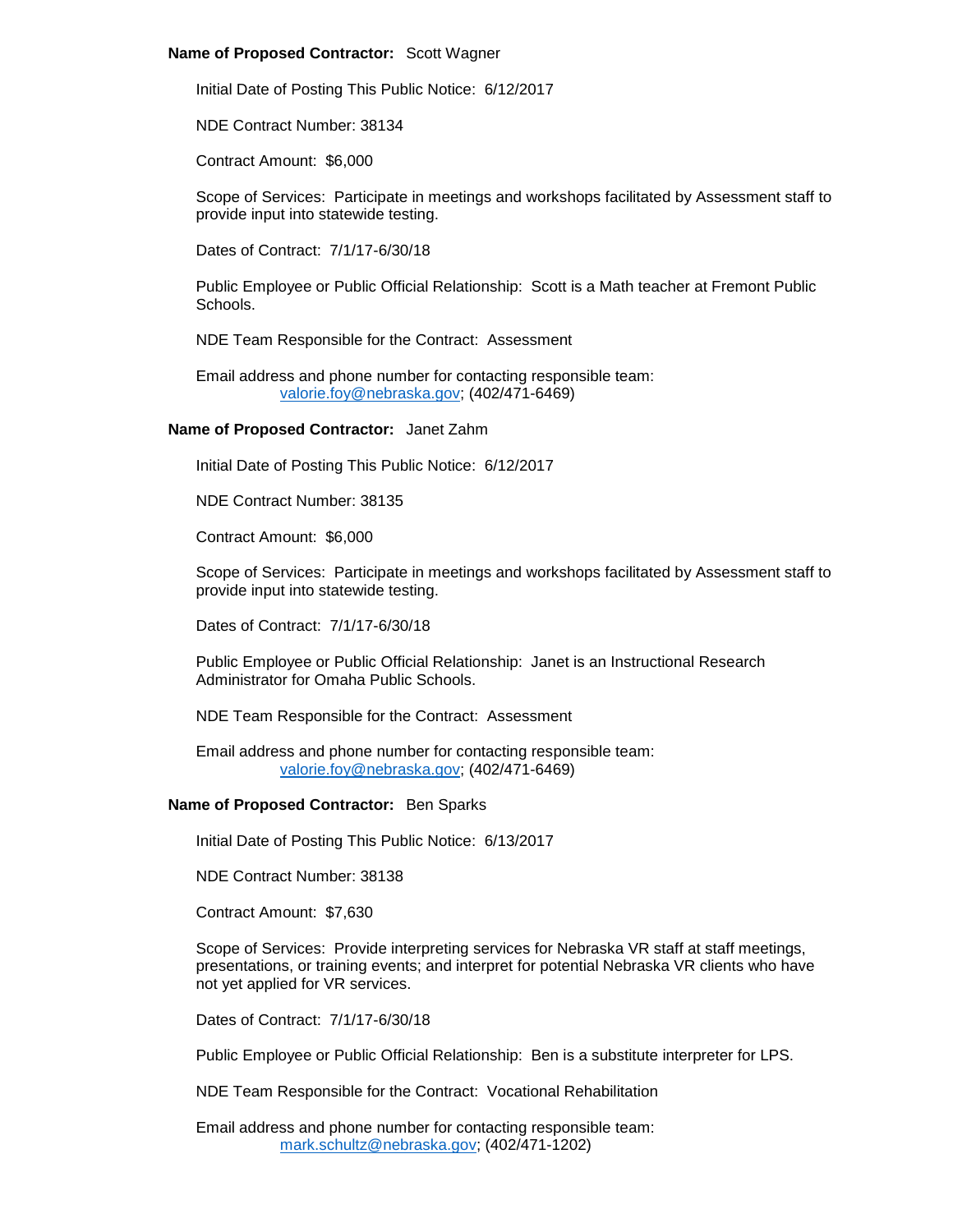**Name of Proposed Contractor:** Nebraska Council of School Administrators

Initial Date of Posting This Public Notice: 6/14/2017

NDE Contract Number: 37346

Contract Amount: \$45,000

Scope of Services: Assist NDE with Hispanic/Latino Summit conference.

Dates of Contract: 6/30/17-12/31/17

Public Employee or Public Official Relationship: Board members are employed by school districts as listed below.

> Mike Sieh, Superintendent, Stanton Community Schools Jeff Schneider, Business Manager, Hastings Public Schools John Brazell, Business Manager, Beatrice Public Schools Jim Widdlfield, Principal, Gothenburg Public Schools Missy Dobish, Special Ed Supervisor, Kearney Public Schools Steve Adkisson, Principal, Fillmore Central Middle School Dr. John Skretta, Superintendent, Norris School District Brad Dahl, Executive Director, Fremont Public Schools Jason Calahan, Elementary Principal, Hershey Public Schools Jason Harris, Executive Director of Student Services/Special Education Columbus Public Schools Brandon Mowinkel, Secondary Principal, Milford High School Dave Kaslon, Assistant Superintendent, Blair Public Schools Greg Sjuts, Superintendent, Humphrey Public Schools Jason Buckingham, Executive Director of Fiscal Affairs, Ralston Public Schools Casey Slama, Elementary Principal, Gordon-Rushville Schools Terry Houlton, Director of Special Education, Millard Public Schools Jay Dostal, High School Principal, Kearney High School

NDE Team Responsible for the Contract: Diane Stuehmer

Email address and phone number for contacting responsible team: [diane.stuehmer@nebraska.gov;](mailto:diane.stuehmer@nebraska.gov) (402/471-1740)

## **Name of Proposed Contractor:** Ella Worth

Initial Date of Posting This Public Notice: 6/15/2017

NDE Contract Number: 38147

Contract Amount: \$6,000

Scope of Services: Participate in meetings and workshops facilitated by Assessment staff to provide input into statewide testing.

Dates of Contract: 7/1/17-6/30/18

Public Employee or Public Official Relationship: Ella is a 7<sup>th</sup> grade reading teacher at Gretna Public Schools.

NDE Team Responsible for the Contract: Assessment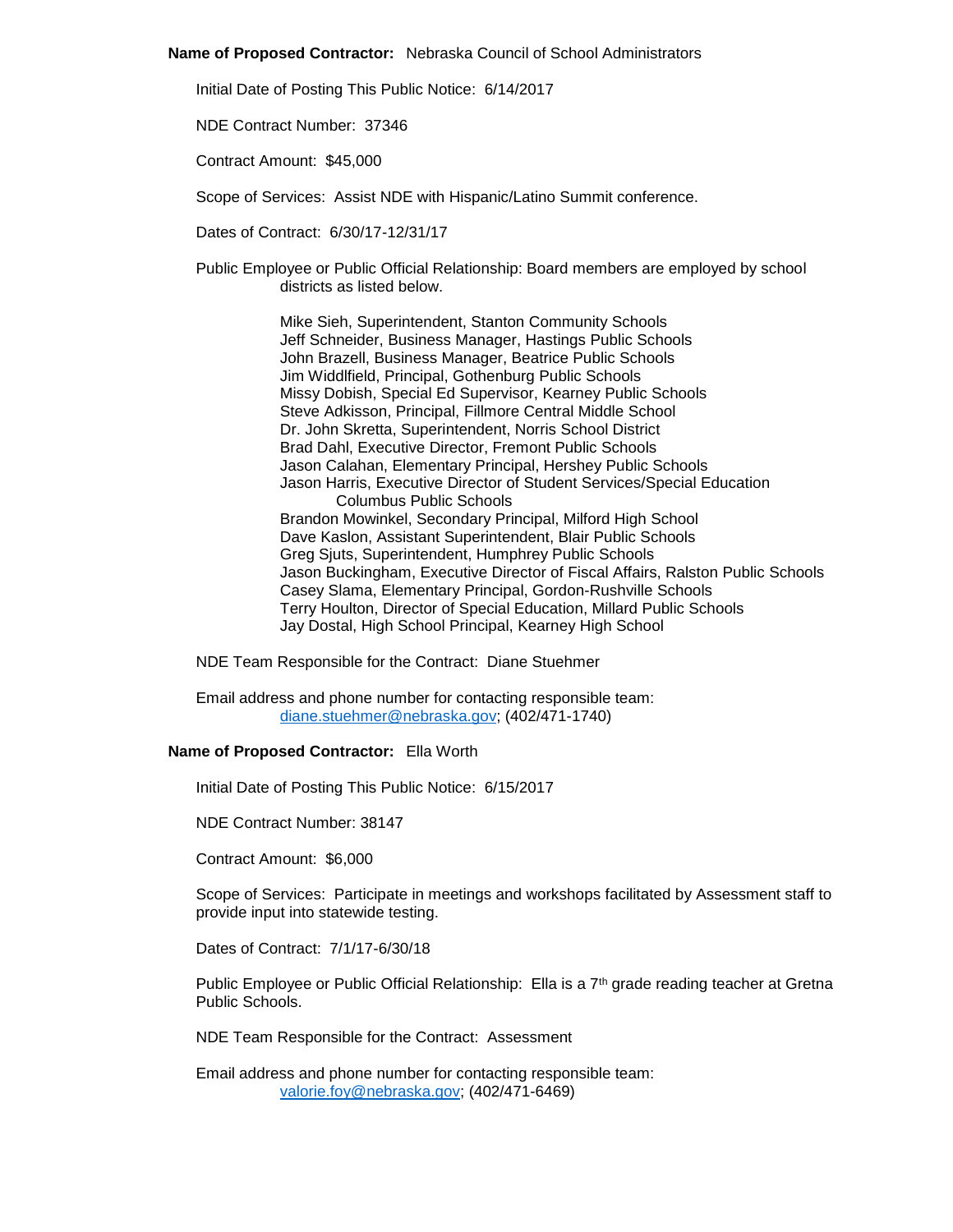## **Name of Proposed Contractor:** Thomas Szlanda

Initial Date of Posting This Public Notice: 6/15/2017

NDE Contract Number: 38148

Contract Amount: \$6,000

Scope of Services: Participate in meetings and workshops facilitated by Assessment staff to provide input into statewide testing.

Dates of Contract: 7/1/17-6/30/18

Public Employee or Public Official Relationship: Thomas is a High School Principal at Hastings Public Schools.

NDE Team Responsible for the Contract: Assessment

Email address and phone number for contacting responsible team: [valorie.foy@nebraska.gov;](mailto:valorie.foy@nebraska.gov) (402/471-6469)

## **Name of Proposed Contractor:** Robin Henrichs

Initial Date of Posting This Public Notice: 6/15/2017

NDE Contract Number: 38149

Contract Amount: \$6,000

Scope of Services: Participate in meetings and workshops facilitated by Assessment staff to provide input into statewide testing.

Dates of Contract: 7/1/17-6/30/18

Public Employee or Public Official Relationship: Robin is a teacher at McCook Public Schools.

NDE Team Responsible for the Contract: Assessment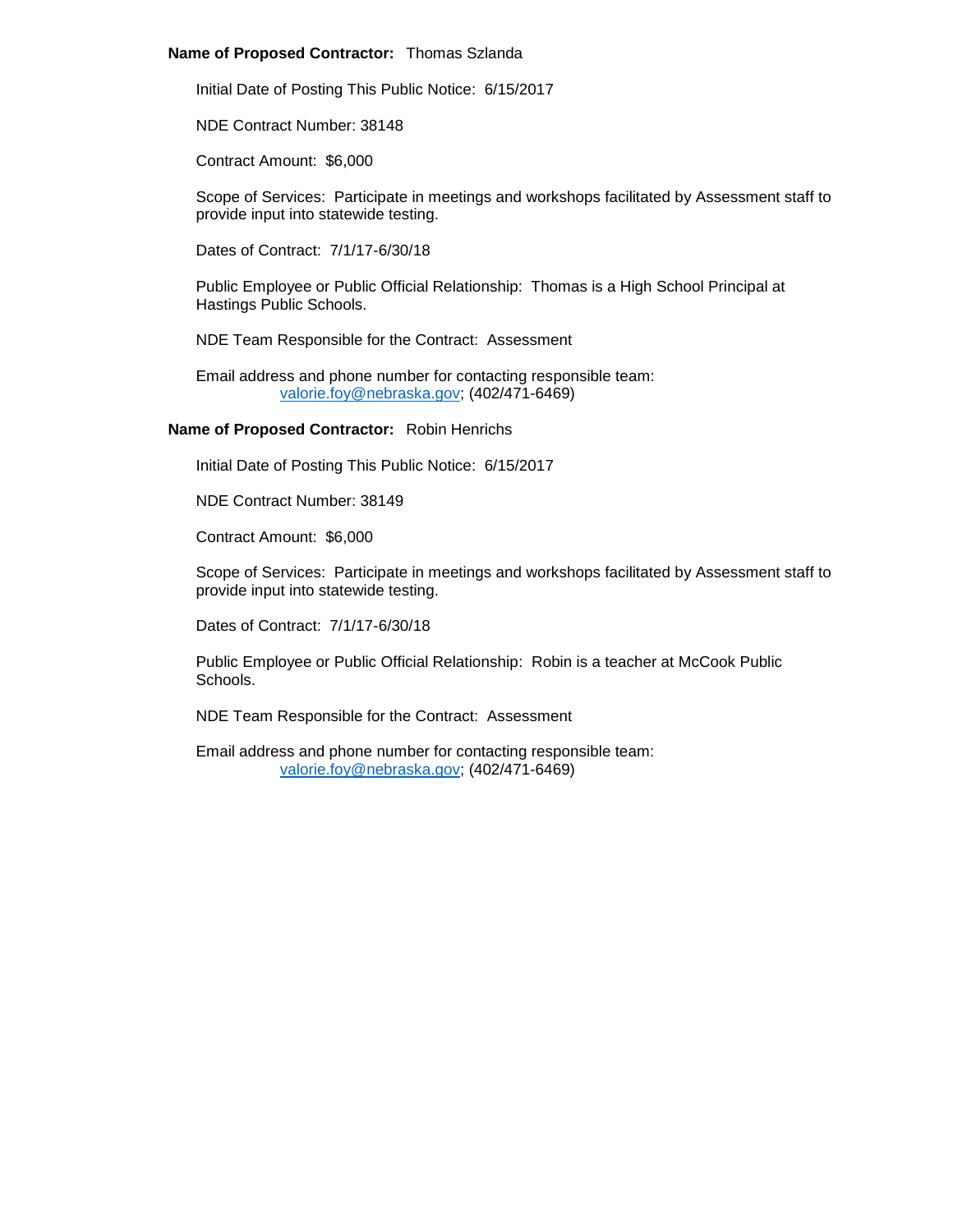### **Name of Proposed Contractor:** Educare of Lincoln, Inc.

Initial Date of Posting This Public Notice: 6/15/2017

NDE Contract Number: 38154

Contract Amount: \$3,000

Scope of Services: Provide classrooms to conduct up to 15 ERS and/or CLASS reliability and practice training observations.

Dates of Contract: 7/1/17-6/30/18

Public Employee or Public Official Relationship: Board members are public officials or public employees of the State of Nebraska or any political subdivision. They are listed below.

> Jane Stavem, Lincoln Public Schools Marjorie Kostelnik, UNL Dean's College Bryan Seck, Prosper Lincoln Becky Veak, Lincoln Community Foundation-First Five

NDE Team Responsible for the Contract: Melody Hobson

Email address and phone number for contacting responsible team: [melody.hobson@nebraska.gov;](mailto:melody.hobson@nebraska.gov) (402/471-0263)

**Name of Proposed Contractor:** Dimensions Educational Research Foundation

Initial Date of Posting This Public Notice: 6/15/2017

NDE Contract Number: 38155

Contract Amount: \$3,000

Scope of Services: Provide classrooms to conduct up to 15 ERS and/or CLASS reliability and practice training observations.

Dates of Contract: 7/1/17-6/30/18

Public Employee or Public Official Relationship: Board member, Marjorie Kostelnik is an employee of UNL Dean's College.

NDE Team Responsible for the Contract: Melody Hobson

Email address and phone number for contacting responsible team: [melody.hobson@nebraska.gov;](mailto:melody.hobson@nebraska.gov) (402/471-0263)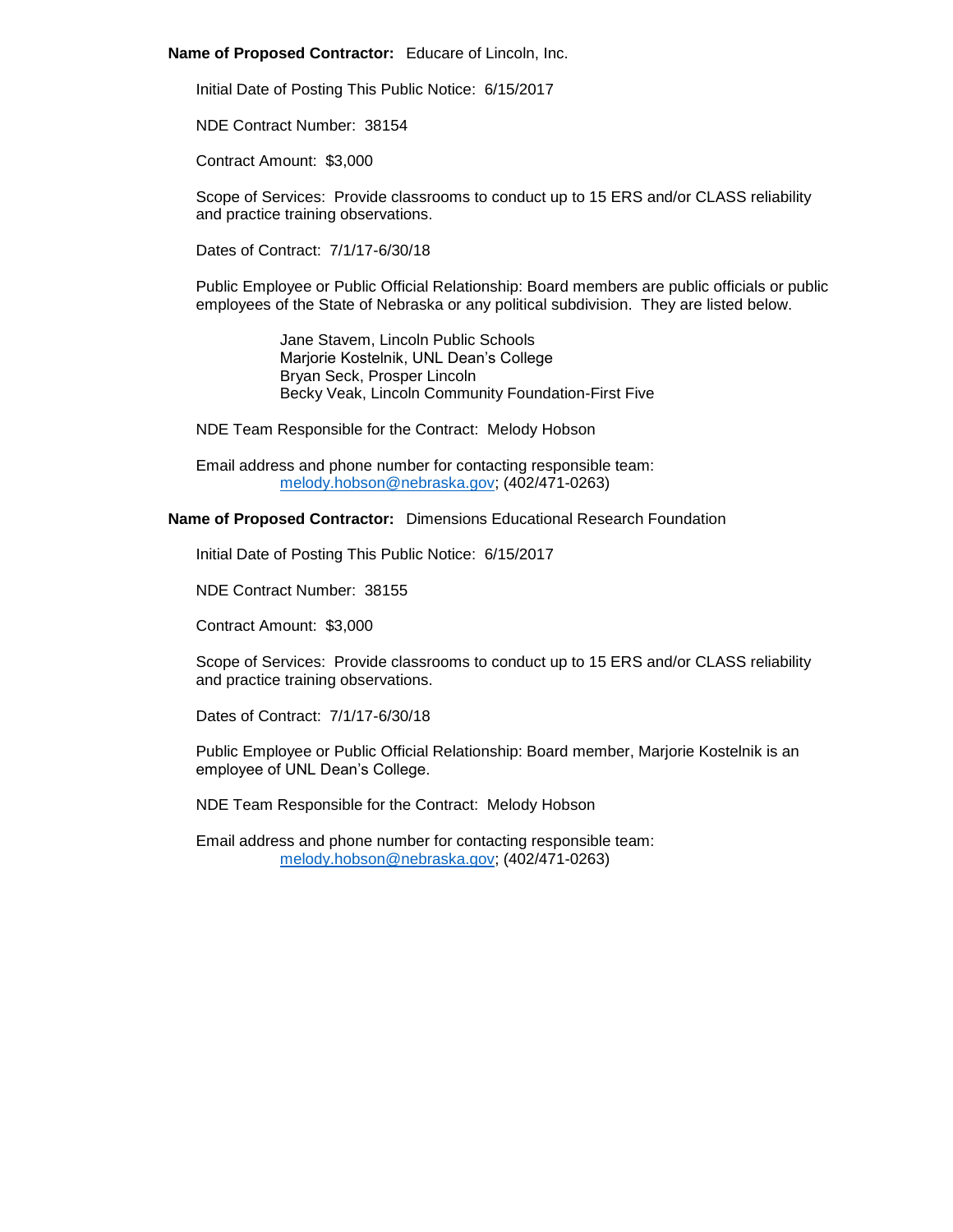## **Name of Proposed Contractor:** Sheri Schuttler

Initial Date of Posting This Public Notice: 6/16/2017

NDE Contract Number: 38157

Contract Amount: \$6,000

Scope of Services: Participate in meetings and workshops facilitated by Assessment staff to provide input into statewide testing.

Dates of Contract: 7/1/17-6/30/18

Public Employee or Public Official Relationship: Sheri is an English teacher at Bellevue Public Schools.

NDE Team Responsible for the Contract: Assessment

Email address and phone number for contacting responsible team: [valorie.foy@nebraska.gov;](mailto:valorie.foy@nebraska.gov) (402/471-6469)

## **Name of Proposed Contractor:** Brenda Waugh

Initial Date of Posting This Public Notice: 6/19/2017

NDE Contract Number: 38158

Contract Amount: \$6,000

Scope of Services: Participate in meetings and workshops facilitated by Assessment staff to provide input into statewide testing.

Dates of Contract: 7/1/17-6/30/18

Public Employee or Public Official Relationship: Brenda is a Resource teacher at Winnebago Public Schools.

NDE Team Responsible for the Contract: Assessment

Email address and phone number for contacting responsible team: [valorie.foy@nebraska.gov;](mailto:valorie.foy@nebraska.gov) (402/471-6469)

## **Name of Proposed Contractor:** Stephen Pesek

Initial Date of Posting This Public Notice: 6/19/2017

NDE Contract Number: 38159

Contract Amount: \$6,000

Scope of Services: Participate in meetings and workshops facilitated by Assessment staff to provide input into statewide testing.

Dates of Contract: 7/1/17-6/30/18

Public Employee or Public Official Relationship: Stephen is a 5<sup>th</sup> grade teacher at Westside Community Schools.

NDE Team Responsible for the Contract: Assessment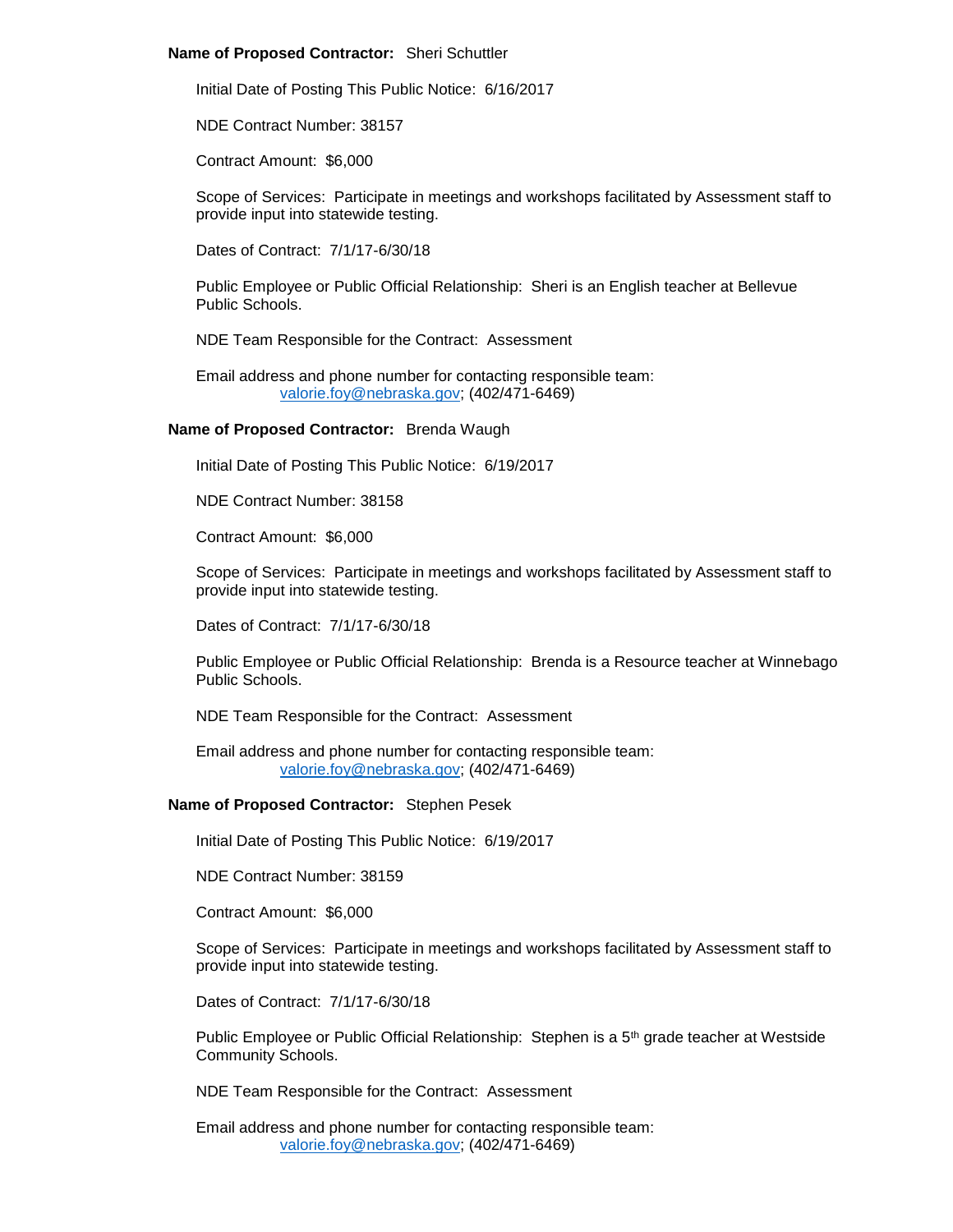### **Name of Proposed Contractor:** Kary Archer

Initial Date of Posting This Public Notice: 6/20/2017

NDE Contract Number: 38160

Contract Amount: \$6,000

Scope of Services: Participate in meetings and workshops facilitated by Assessment staff to provide input into statewide testing.

Dates of Contract: 7/1/17-6/30/18

Public Employee or Public Official Relationship: Kary is a 4<sup>th</sup> grade teacher at Freeman Public Schools.

NDE Team Responsible for the Contract: Assessment

Email address and phone number for contacting responsible team: [valorie.foy@nebraska.gov;](mailto:valorie.foy@nebraska.gov) (402/471-6469)

**Name of Proposed Contractor:** Carolyn Copenharve

Initial Date of Posting This Public Notice: 6/20/2017

NDE Contract Number: 38161

Contract Amount: \$6,000

Scope of Services: Participate in meetings and workshops facilitated by Assessment staff to provide input into statewide testing.

Dates of Contract: 7/1/17-6/30/18

Public Employee or Public Official Relationship: Carolyn is a teacher with Omaha Public **Schools** 

NDE Team Responsible for the Contract: Assessment

Email address and phone number for contacting responsible team: [valorie.foy@nebraska.gov;](mailto:valorie.foy@nebraska.gov) (402/471-6469)

## **Name of Proposed Contractor:** Latonya Calixte

Initial Date of Posting This Public Notice: 6/20/2017

NDE Contract Number: 38162

Contract Amount: \$6,000

Scope of Services: Participate in meetings and workshops facilitated by Assessment staff to provide input into statewide testing.

Dates of Contract: 7/1/17-6/30/18

Public Employee or Public Official Relationship: Latonya is a  $6<sup>th</sup>$  grade teacher, Gilder Elementary, Omaha Public Schools.

NDE Team Responsible for the Contract: Assessment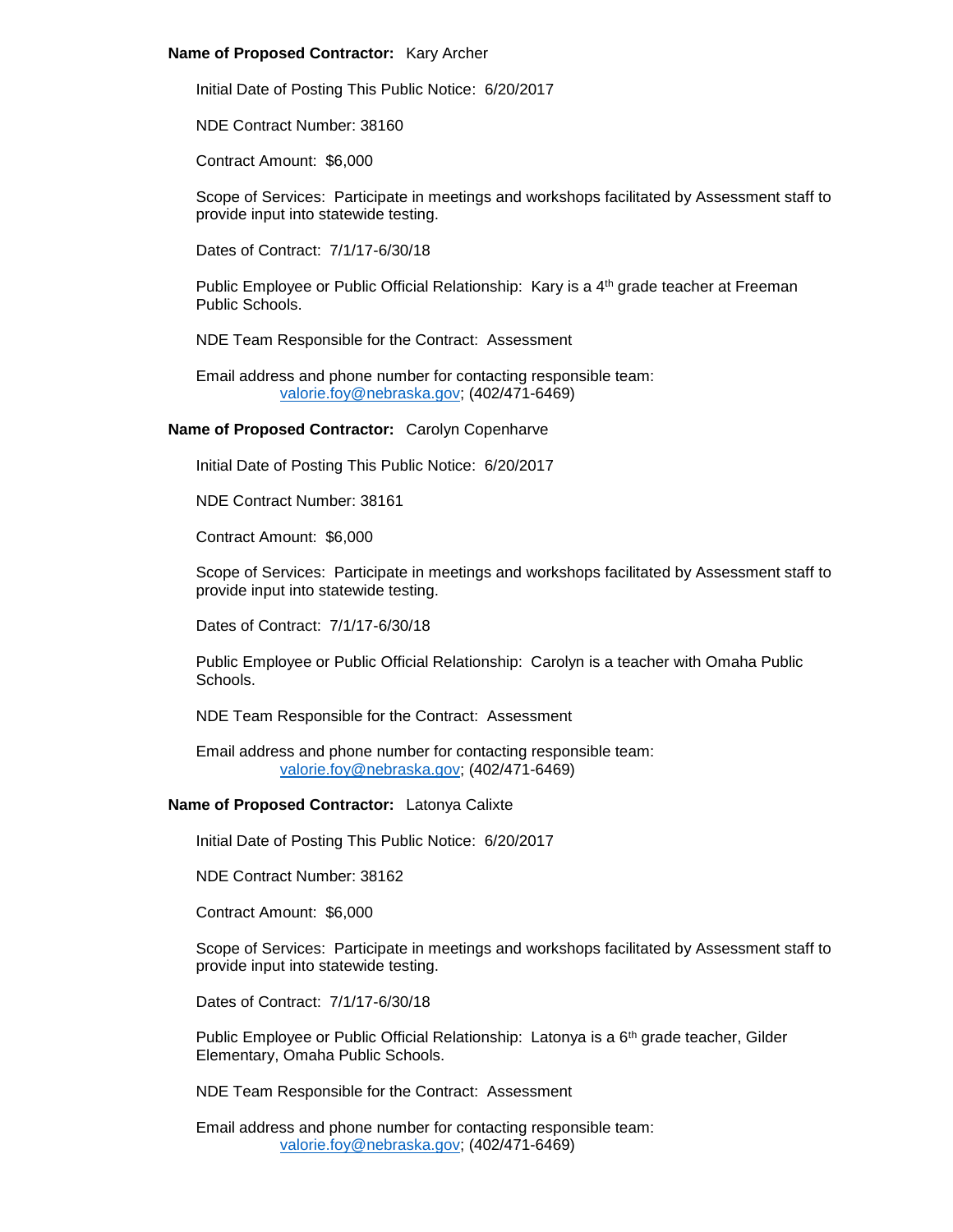## **Name of Proposed Contractor:** Melanie Peltz

Initial Date of Posting This Public Notice: 6/20/2017

NDE Contract Number: 38163

Contract Amount: \$6,000

Scope of Services: Participate in meetings and workshops facilitated by Assessment staff to provide input into statewide testing.

Dates of Contract: 7/1/17-6/30/18

Public Employee or Public Official Relationship: Melanie is a teacher with Omaha Public Schools.

NDE Team Responsible for the Contract: Assessment

Email address and phone number for contacting responsible team: [valorie.foy@nebraska.gov;](mailto:valorie.foy@nebraska.gov) (402/471-6469)

## **Name of Proposed Contractor:** Carolyn O'Brien

Initial Date of Posting This Public Notice: 6/20/2017

NDE Contract Number: 38166

Contract Amount: \$14,000

Scope of Services: Serve as school security specialist and NDE representative to Nebraska schools.

Dates of Contract: 7/1/17-6/30/18

Public Employee or Public Official Relationship: Carolyn is a Nebraska State Trooper.

NDE Team Responsible for the Contract: Accreditation

Email address and phone number for contacting responsible team: [freida.lange@nebraska.gov;](mailto:freida.lange@nebraska.gov) (402/471-4354)

# **Name of Proposed Contractor:** Kate Cejka

Initial Date of Posting This Public Notice: 6/21/2017

NDE Contract Number: 38167

Contract Amount: \$10,000

Scope of Services: Work closely with Training Coordinator to observe trainings that are supported and accepted by the Office of Early Childhood.

Dates of Contract: 7/1/17-6/30/18

Public Employee or Public Official Relationship: Kate is a teacher at Lincoln Northeast High School.

NDE Team Responsible for the Contract: Early Childhood

Email address and phone number for contacting responsible team: [melody.hobson@nebraska.gov;](mailto:melody.hobson@nebraska.gov) (402/471-0263)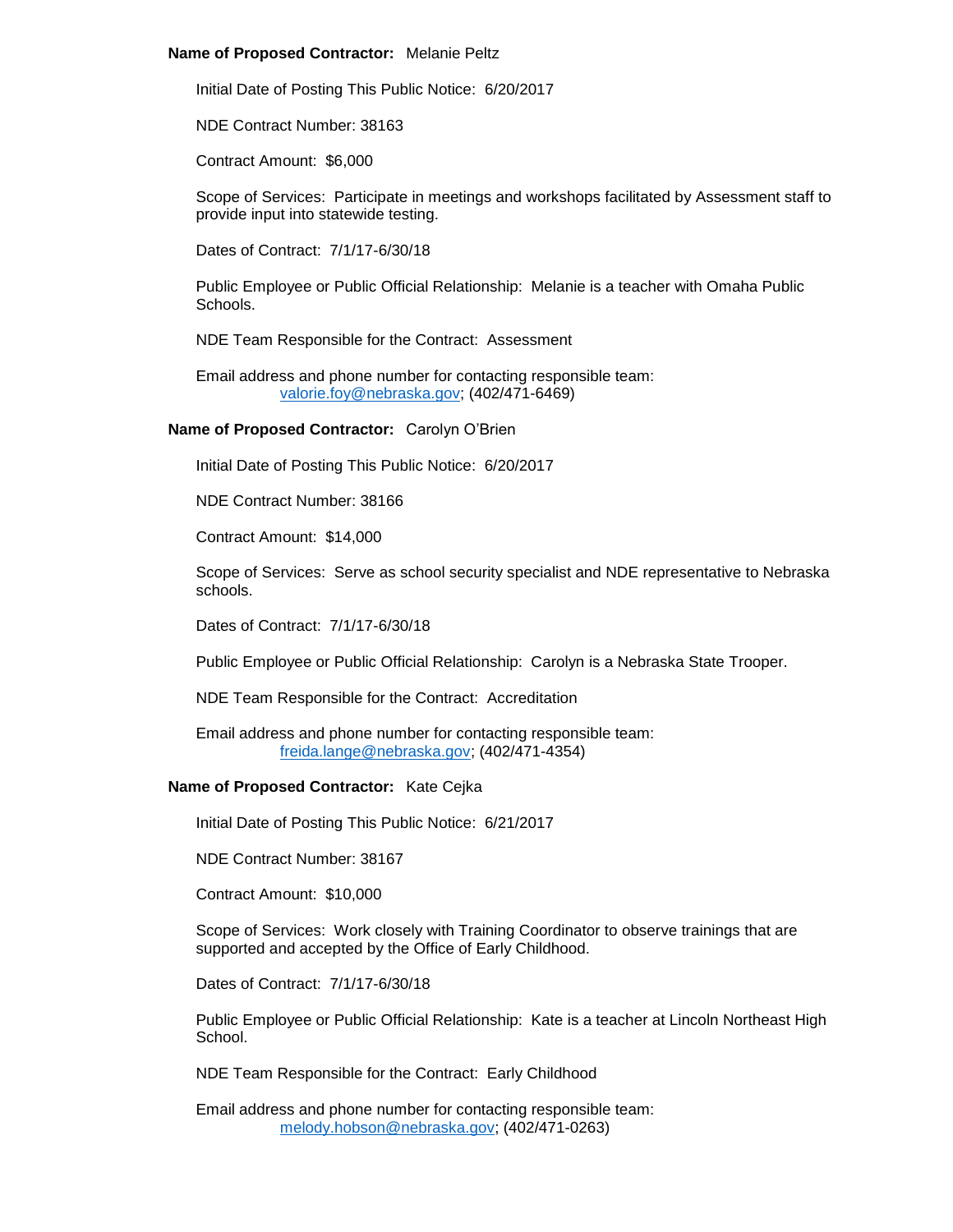## **Name of Proposed Contractor:** Jacquelyn Carnes

Initial Date of Posting This Public Notice: 6/21/2017

NDE Contract Number: 38168

Contract Amount: \$6,000

Scope of Services: Participate in meetings and workshops facilitated by Assessment staff to provide input into statewide testing.

Dates of Contract: 7/1/17-6/30/18

Public Employee or Public Official Relationship: Jacquelyn is an Instructional Coach at Bellevue Public Schools.

NDE Team Responsible for the Contract: Assessment

Email address and phone number for contacting responsible team: [valorie.foy@nebraska.gov;](mailto:valorie.foy@nebraska.gov) (402/471-6469)

## **Name of Proposed Contractor:** Kimberly Stungis

Initial Date of Posting This Public Notice: 6/21/2017

NDE Contract Number: 38170

Contract Amount: \$6,000

Scope of Services: Participate in meetings and workshops facilitated by Assessment staff to provide input into statewide testing.

Dates of Contract: 7/1/17-6/30/18

Public Employee or Public Official Relationship: Kimberly is a Special Education teacher at Westside Community Schools.

NDE Team Responsible for the Contract: Assessment

Email address and phone number for contacting responsible team: [valorie.foy@nebraska.gov;](mailto:valorie.foy@nebraska.gov) (402/471-6469)

# **Name of Proposed Contractor:** Cortney McElroy

Initial Date of Posting This Public Notice: 6/21/2017

NDE Contract Number: 38173

Contract Amount: \$6,000

Scope of Services: Participate in meetings and workshops facilitated by Assessment staff to provide input into statewide testing.

Dates of Contract: 7/1/17-6/30/18

Public Employee or Public Official Relationship: Cortney is a teacher at Springfield Elementary.

NDE Team Responsible for the Contract: Assessment